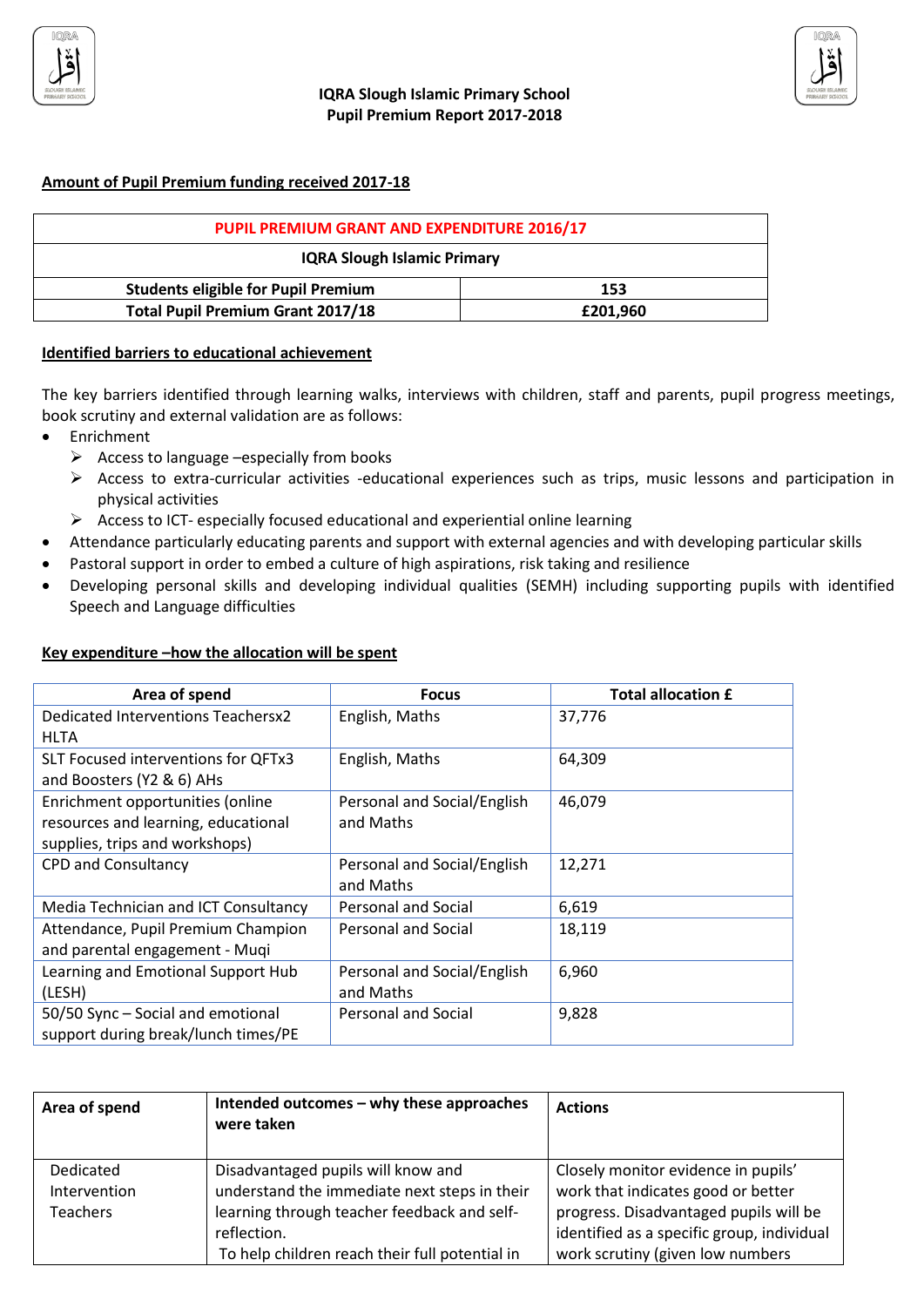|                                     | meeting the NC objectives for maths and<br>literacy, through high quality teaching within a<br>smaller group, so that they reach end of year<br>age-related expectations.<br>Learning tasks are tailored to specific needs<br>of pupils - closing gaps in understanding,<br>pre-reading of texts in English, research for<br>writing units, key vocabulary, concepts in<br>SPAG and maths calculation strategies and<br>terminology.                                                                                                                                                                                                                                                                                                                                                                                                                                                                                                                                                | across school). Observations, work<br>scrutiny, pupil interviews Pupil Progress<br>meeting with Phase Leaders (4<br>milestones: Sept, Dec, March, July)<br>Planning of PP teacher and Year group<br>including communication on -<br>individual pupils' needs, pre-teaching<br>materials, learning to consolidate,<br>sharing of resources<br>PP teacher to attend staff meetings -                                                                                                               |
|-------------------------------------|-------------------------------------------------------------------------------------------------------------------------------------------------------------------------------------------------------------------------------------------------------------------------------------------------------------------------------------------------------------------------------------------------------------------------------------------------------------------------------------------------------------------------------------------------------------------------------------------------------------------------------------------------------------------------------------------------------------------------------------------------------------------------------------------------------------------------------------------------------------------------------------------------------------------------------------------------------------------------------------|--------------------------------------------------------------------------------------------------------------------------------------------------------------------------------------------------------------------------------------------------------------------------------------------------------------------------------------------------------------------------------------------------------------------------------------------------------------------------------------------------|
|                                     |                                                                                                                                                                                                                                                                                                                                                                                                                                                                                                                                                                                                                                                                                                                                                                                                                                                                                                                                                                                     | up-to-date with school priorities,<br>teaching strategies and national<br>developments<br>PP teacher to support completion of<br>homework tasks and preparation for<br>teaching/consolidation of learning<br>Leadership team and governors are<br>made aware of impact of pupil<br>premium funding and action necessary<br>change                                                                                                                                                                |
| <b>SLT Focused</b><br>Interventions | Improved learning outcomes in reading,<br>writing and maths with a greater proportion<br>of pupils attaining greater depth.<br>Pupils gain in confidence with key concepts<br>and strategies, closing the gap at an<br>accelerated pace so that pupils feel<br>equipped to tackle higher-level work.<br>Dedicated coaching and modeling across<br>school leads to increase in pedagogy of<br>teachers.<br>Ensuring consistent implementation of<br>school initiatives-Facilitating and sharing good<br>practice                                                                                                                                                                                                                                                                                                                                                                                                                                                                     | SLT meet with pupil premium tutor and<br>teachers at each milestone (4<br>milestones: Sept, Dec, March, July) for<br>pupil progress meetings - discussion<br>regarding individual pupils including<br>those in receipt of PP and how booster<br>sessions could improve outcomes<br>Regular review of groupings and re-<br>shaping of focus as required<br>Data analysis at each milestone to<br>identify pupils whose progress is<br>causing concern and to review<br>successes                  |
| Enrichment<br>opportunities         | To enhance the curriculum, ensure the<br>children are able to participate and to give<br>children the opportunity to experience new<br>cultural, social, educational and challenging<br>activities.<br>To raise aspirations, encourage risk taking<br>and resilience through the range of<br>enrichment activities e.g. theatre trips, go-<br>ape, water sports,<br>Through trips, workshops and clubs pupils<br>enjoy the experience of being at school and<br>are keen to come before/stay later to<br>participate in chosen activities<br>After school clubs such as homework clubs<br>offer pupils time to complete homework<br>tasks if unable to do at home<br>Enhance the opportunity for pupils to access<br>a Broad and balanced curriculum through the<br>library and through developing reading for<br>pleasure.<br>To develop community cohesion which<br>allows pupil to build on their confidence and<br>leadership skills when carrying out projects<br>with others. | Annual analysis of number of pupils<br>who have taken part in clubs<br>Staff to talk to children/parents about<br>possible interests and available clubs<br>Leaders to arrange funding (as<br>appropriate) for clubs and resources<br>required (i.e. horse whispering, go-ape)<br>Leaders to monitor and track the<br>impact of clubs on the pupils<br>attendance and attainment (4<br>milestones)<br>Pupil Voice regarding enjoyment at<br>school<br>School council to lead possible activities |
| Media Room                          | The media suite is used to widen pupil's<br>curriculum enjoyment and ICT skills through<br>opportunities in drama, script writing,                                                                                                                                                                                                                                                                                                                                                                                                                                                                                                                                                                                                                                                                                                                                                                                                                                                  | Media lead to liaise with class teachers<br>to discuss PP pupil progress<br>Lead to generate case studies on                                                                                                                                                                                                                                                                                                                                                                                     |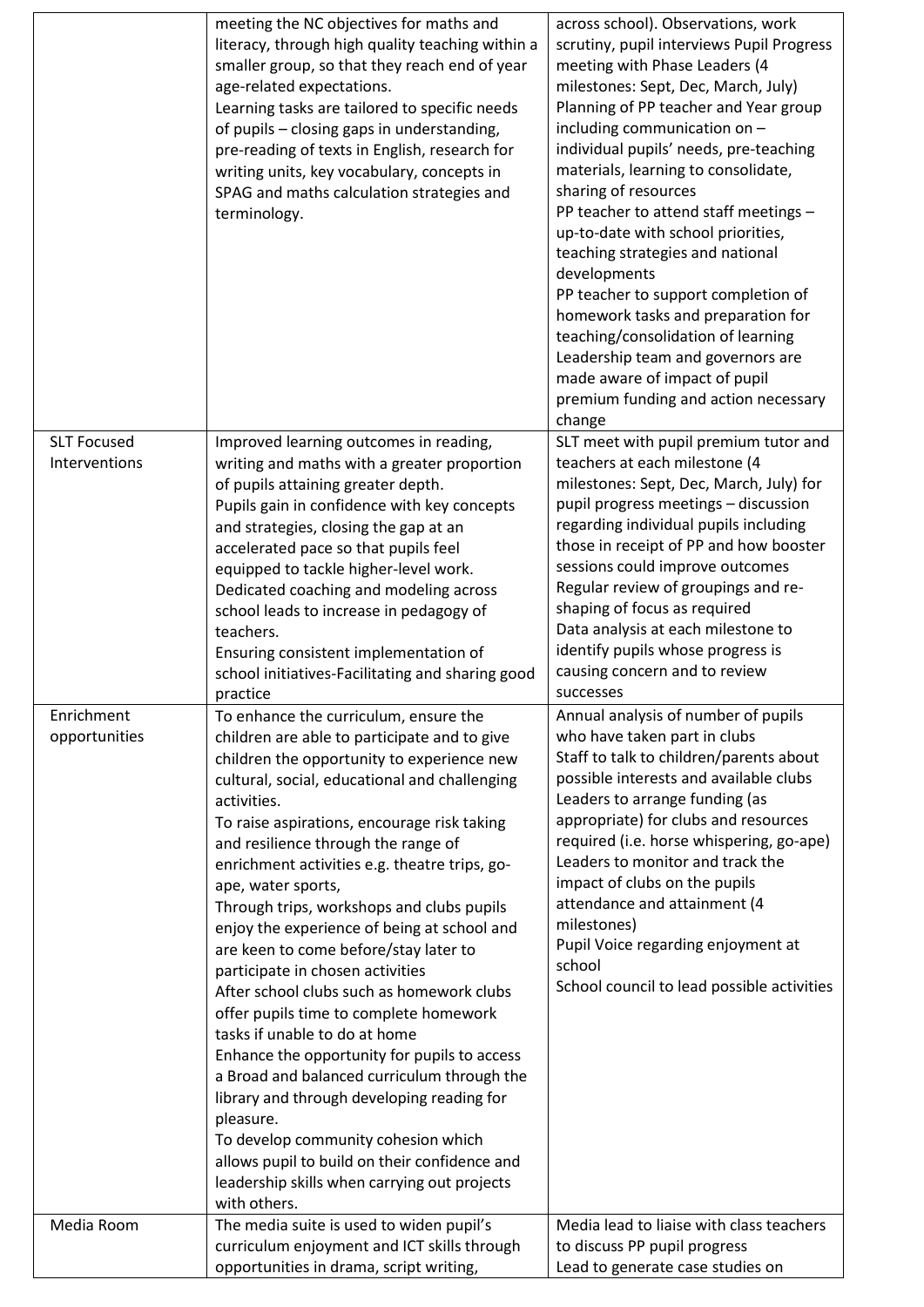|                                          | directing, filming and editing.<br>Skills such as cooperation, building of self-<br>esteem, empathy towards others, confidence<br>and improving their spoken language are<br>developed through performance and self-<br>reflection.<br>Promoting visual literacy to build confidence.<br>Work with pupils to enhance verbal<br>presentation skills and creativity in writing, ICT<br>and cross curricular.                                                                                                                                                                                                                                                                                                                                                                                                                                                                                                                                                          | individual pupils, tracking their<br>progress, attainment and social &<br>emotional<br>Media Lead to plan the media project<br>with class teachers and then assess<br>pupils' participation and feed back to<br>class teachers.                                                                                                                                                                                                                                                    |
|------------------------------------------|---------------------------------------------------------------------------------------------------------------------------------------------------------------------------------------------------------------------------------------------------------------------------------------------------------------------------------------------------------------------------------------------------------------------------------------------------------------------------------------------------------------------------------------------------------------------------------------------------------------------------------------------------------------------------------------------------------------------------------------------------------------------------------------------------------------------------------------------------------------------------------------------------------------------------------------------------------------------|------------------------------------------------------------------------------------------------------------------------------------------------------------------------------------------------------------------------------------------------------------------------------------------------------------------------------------------------------------------------------------------------------------------------------------------------------------------------------------|
| Attendance<br>and Parental<br>engagement | Monitoring Attendance and parental support<br>Narrowing the gap for disadvantaged pupils<br>thereby raising attainment and % of pupils at<br>age related expectations<br>Monitoring provision of After school clubs so<br>that PP pupils receive enrichment<br>opportunities.<br>Providing curriculum workshops to parents<br>with external agencies to develop specific<br>skills to support their children.                                                                                                                                                                                                                                                                                                                                                                                                                                                                                                                                                       | Clear school systems in place for<br>monitoring of attendance and<br>engagement with families<br>Attendance closely monitored by<br>designated Inclusion Lead and<br>celebration for good attendance<br>Regular attendance meetings and<br>escalation process<br>Rewards for 100% attendance<br>Provide access to free revision and<br>home learning materials for PP pupils<br>Ensure PP pupils with attendance issues<br>are provided with work to catch up with<br>their peers. |
| <b>LESH Support</b>                      | Support in identification and support of those<br>pupils who have emotional, behavioural and<br>social barriers to learning.<br>To boost pupils' self-esteem, enhance their<br>attitudes to learning, their sense of well-being<br>and their enjoyment of school.<br>To help pupils work through any issues<br>which may be affecting their happiness and<br>emotional development.<br>Delivery of individualised learning through<br>specific programs: Writing and Maths, Sp&L,<br>S&E groups and Attention for Listening<br>programs for small groups of children to help<br>overcome their barriers to learning.<br>Supports in target setting, study skills,<br>developing self-skills in improving self-<br>confidence, self-esteem and resilience<br>through either one to one sessions or group<br>work.<br>The role also includes implementing<br>individualised action plans through working<br>with parents, external agencies and secondary<br>schools. | Pupil Progress meeting with SENCO (4<br>milestones: Sept, Dec, March, July)<br>Clear protocols in place to ensure pupils<br>are referred for correct external<br>support<br>Regular opportunities for external<br>agencies to feedback to relevant staff<br>and parent<br>Liaise with class teachers so that they<br>are aware of any social and emotional<br>issues if appropriate                                                                                                |
| 50/50 Sync                               | Provide targeted support via learning<br>programmes including intensive 1:1 and group<br>programmes for those with social, emotional<br>and behavioral difficulties, particularly those<br>who are disadvantaged, using intervention<br>and prevention systems to promote emotional<br>and social development with clear achievable<br>goals.<br>Supporting learning both in and out of the<br>classroom.<br>Delivery of a specialised targeted intervention<br>and Intensive Mentoring Provisions (IMP) to                                                                                                                                                                                                                                                                                                                                                                                                                                                         | Individualised behavioural target<br>setting by 50/50 mentors<br>Tracking and monitoring of behavioural<br>outcomes against targets<br>Tracking and monitoring of attainment<br>in learning<br>Generate mentor reports and case<br>studies<br>Meetings with class teacher and SLT for<br>updates of targeted pupils<br>Rewards and sanctions address<br>individual targets                                                                                                         |